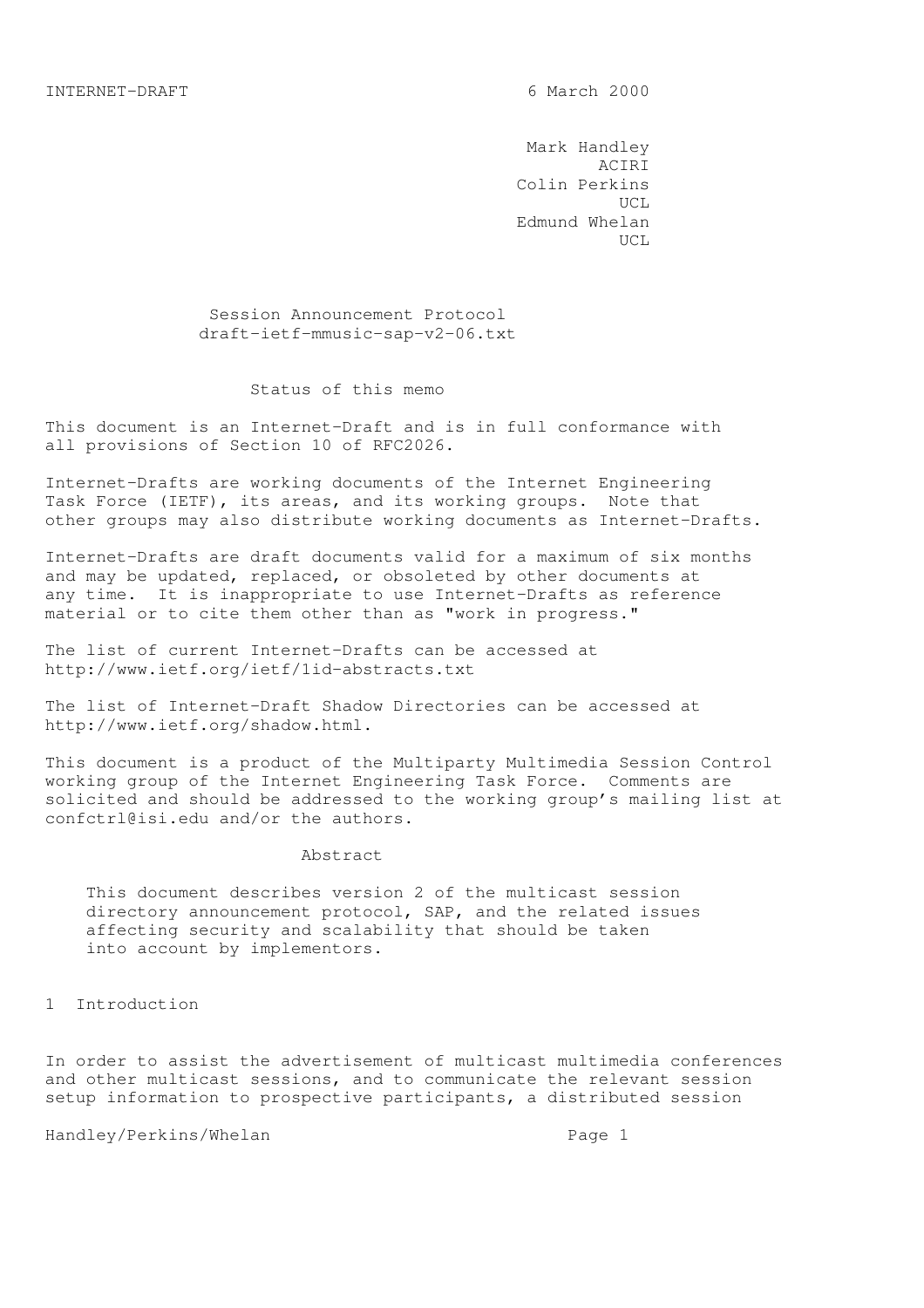### INTERNET-DRAFT 6 March 2000

directory may be used. An instance of such a session directory periodically multicasts packets containing a description of the session, and these advertisements are received by other session directories such that potential remote participants can use the session description to start the tools required to participate in the session.

This memo describes the issues involved in the multicast announcement of session description information and defines an announcement protocol to be used. Sessions are described using the session description protocol which is described in a companion memo [4].

#### 2 Terminology

A SAP announcer periodically multicasts an announcement packet to a well known multicast address and port. The announcement is multicast with the same scope as the session it is announcing, ensuring that the recipients of the announcement are within the scope of the session the announcement describes (bandwidth and other such constraints permitting). This is also important for the scalability of the protocol, as it keeps local session announcements local.

A SAP listener learns of the multicast scopes it is within (for example, using the Multicast-Scope Zone Announcement Protocol [5]) and listens on the well known SAP address and port for those scopes. In this manner, it will eventually learn of all the sessions being announced, allowing those sessions to be joined.

The key words 'MUST', 'MUST NOT', 'REQUIRED', 'SHALL', 'SHALL NOT', 'SHOULD', 'SHOULD NOT', 'RECOMMENDED', 'MAY', and 'OPTIONAL' in this document are to be interpreted as described in [1].

# 3 Session Announcement

As noted previously, a SAP announcer periodically sends an announcement packet to a well known multicast address and port. There is no rendezvous mechanism - the SAP announcer is not aware of the presence or absence of any SAP listeners - and no additional reliability is provided over the standard best-effort UDP/IP semantics.

That announcement contains a session description and SHOULD contain an authentication header. The session description MAY be encrypted although this is NOT RECOMMENDED (see section 7).

A SAP announcement is multicast with the same scope as the session it is announcing, ensuring that the recipients of the announcement are within the scope of the session the announcement describes. There are a number of possiblities: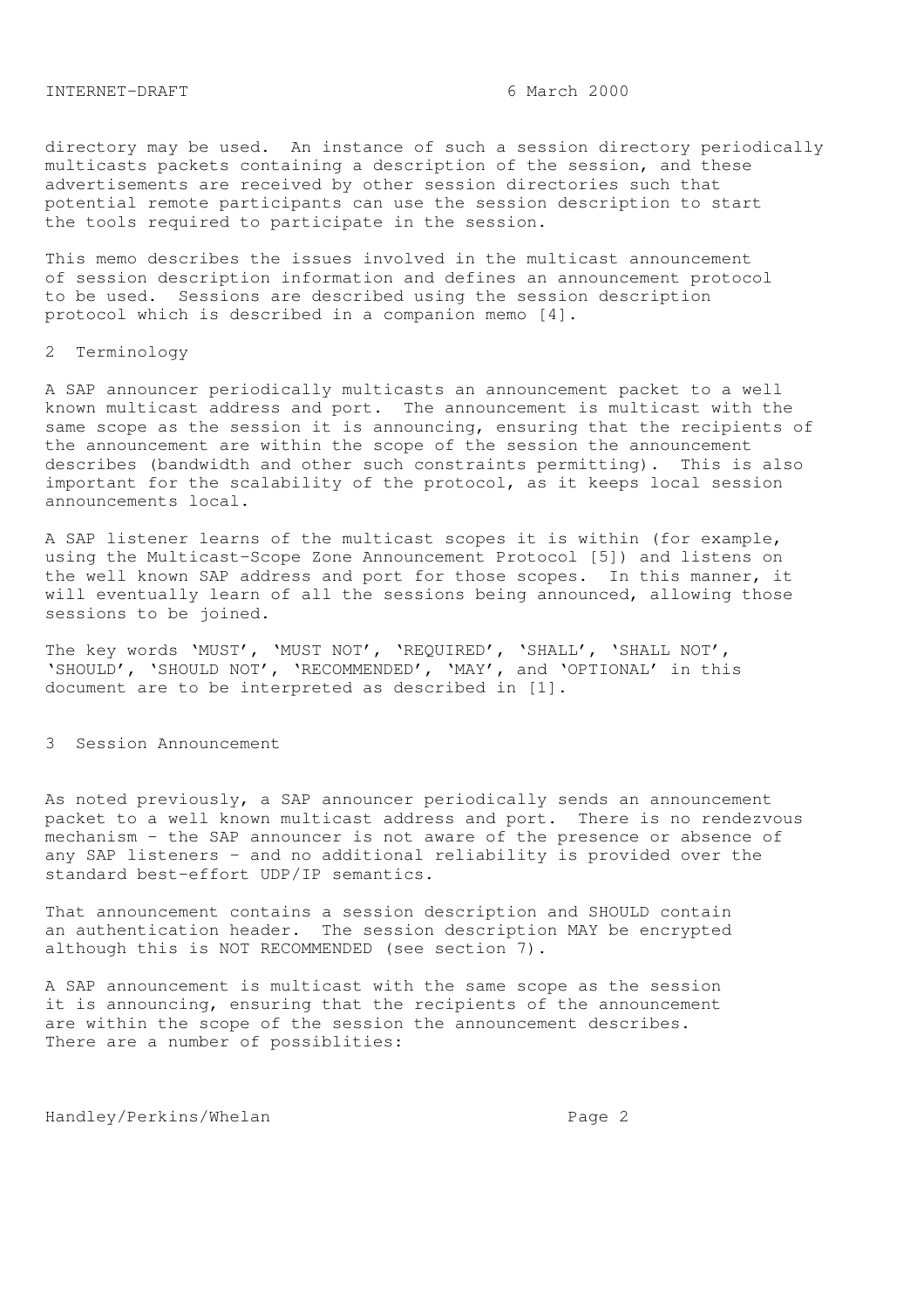- IPv4 global scope sessions use multicast addresses in the range 224.2.128.0 - 224.2.255.255 with SAP announcements being sent to 224.2.127.254 (note that 224.2.127.255 is used by the obsolete SAPv0 and MUST NOT be used).
- IPv4 administrative scope sessions using administratively scoped IP multicast as defined in [7]. The multicast address to be used for announcements is the highest multicast address in the relevant administrative scope zone. For example, if the scope range is 239.16.32.0 - 239.16.33.255, then 239.16.33.255 is used for SAP announcements.
- IPv6 sessions are announced on the address FF0X:0:0:0:0:0:2:7FFE where X is the 4-bit scope value. For example, an announcement for a link-local session assigned the address FF02:0:0:0:0:0:1234:5678, should be advertised on SAP address FF02:0:0:0:0:0:2:7FFE.

Ensuring that a description is not used by a potential participant outside the session scope is not addressed in this memo.

SAP announcements MUST be sent on port 9875 and SHOULD be sent with an IP time-to-live of 255 (the use of TTL scoping for multicast is discouraged [7]).

If a session uses addresses in multiple administrative scope ranges, it is necessary for the announcer to send identical copies of the announcement to each administrative scope range. It is up to the listeners to parse such multiple announcements as the same session (as identified by the SDP origin field, for example). The announcement rate for each administrative scope range MUST be calculated separately, as if the multiple announcements were separate.

Multiple announcers may announce a single session, as an aid to robustness in the face of packet loss and failure of one or more announcers. The rate at which each announcer repeats its announcement MUST be scaled back such that the total announcement rate is equal to that which a single server would choose. Announcements made in this manner MUST be identical.

If multiple announcements are being made for a session, then each announcement MUST carry an authentication header signed by the same key, or be treated as a completely separate announcement by listeners.

An IPv4 SAP listener SHOULD listen on the IPv4 global scope SAP address and on the SAP addresses for each IPv4 administrative scope zone it is within. The discovery of administrative scope zones is outside the scope of this memo, but it is assumed that each SAP listener within a particular scope zone is aware of that scope zone. A SAP listener which supports IPv6 SHOULD also listen to the IPv6 SAP addresses.

Handley/Perkins/Whelan extended by Page 3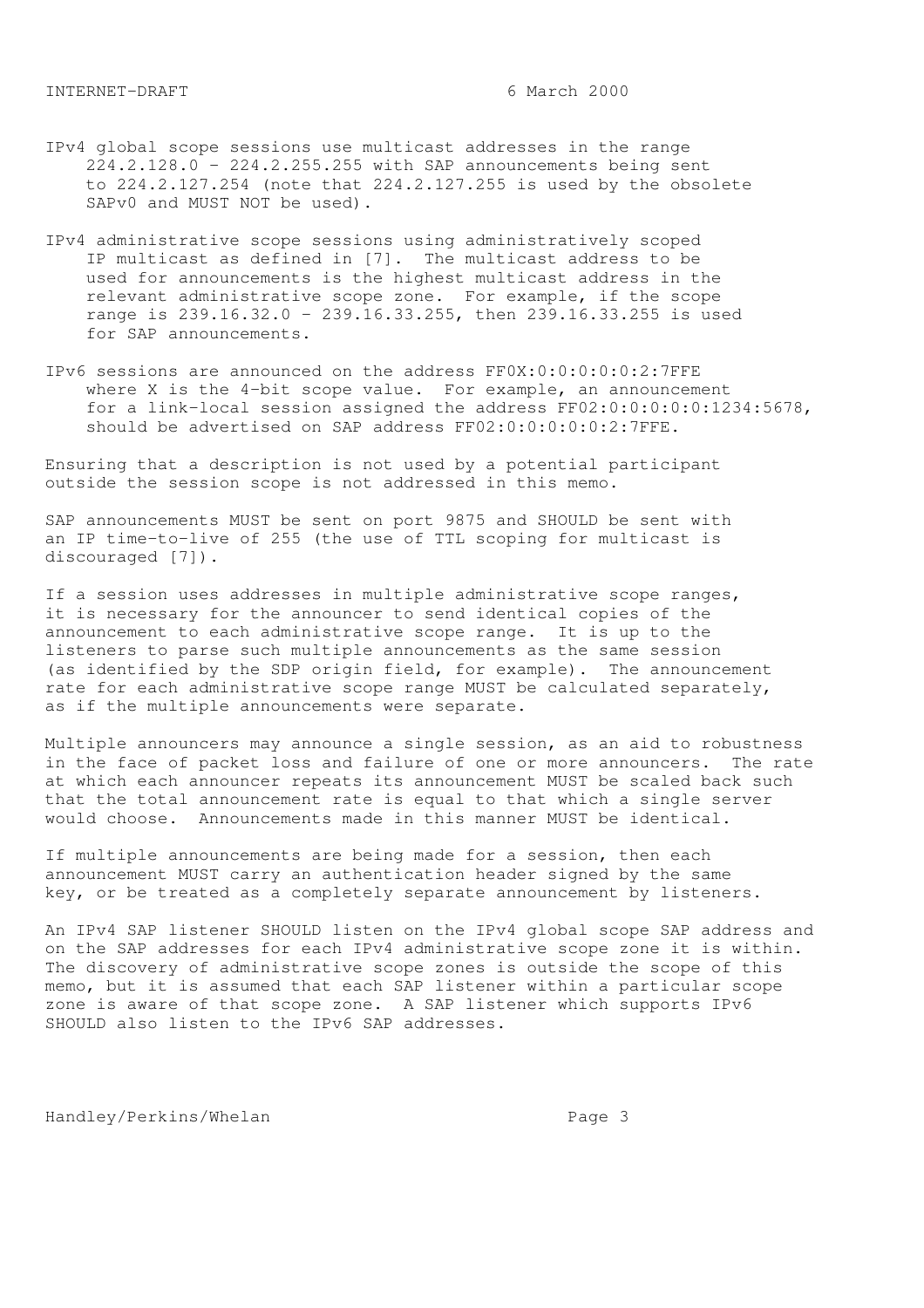# 3.1 Announcement Interval

The time period between repetitions of an announcement is chosen such that the total bandwidth used by all announcements on a single SAP group remains below a preconfigured limit. If not otherwise specified, the bandwidth limit SHOULD be assumed to be 4000 bits per second.

Each announcer is expected to listen to other announcements in order to determine the total number of sessions being announced on a particular group. Sessions are uniquely identified by the combination of the message identifier hash and originating source fields of the SAP header (note that SAP v0 announcers always set the message identifier hash to zero, and if such an announcement is received the entire message MUST be compared to determine uniqueness).

Announcements are made by periodic multicast to the group. The base interval between announcements is derived from the number of announcements being made in that group, the size of the announcement and the configured bandwidth limit. The actual transmission time is derived from this base interval as follows:

- 1.The announcer initialises the variable tp to be the last time a particular announcement was transmitted (or the current time if this is the first time this announcement is to be made).
- 2.Given a configured bandwidth limit in bits/second and an announcement of ad\_size bytes, the base announcement interval in seconds is

interval =max(300; (8\*no\_of\_ads\*ad\_size)/limit)

3.An offset is calculated based on the base announcement interval

offset= rand(interval\*  $2/3$ ) -(interval/3)

4.The next transmission time for an announcement derived as

tn =tp+ interval+ offset

The announcer then sets a timer to expire at tn and waits. At time tn the announcer SHOULD recalculate the next transmission time. If the new value of tn is before the current time, the announcement is sent immediately. Otherwise the transmission is rescheduled for the new tn. This reconsideration prevents transient packet bursts on startup and when a network partition heals.

4 Session Deletion

Sessions may be deleted in one of several ways:

Handley/Perkins/Whelan extended the Page 4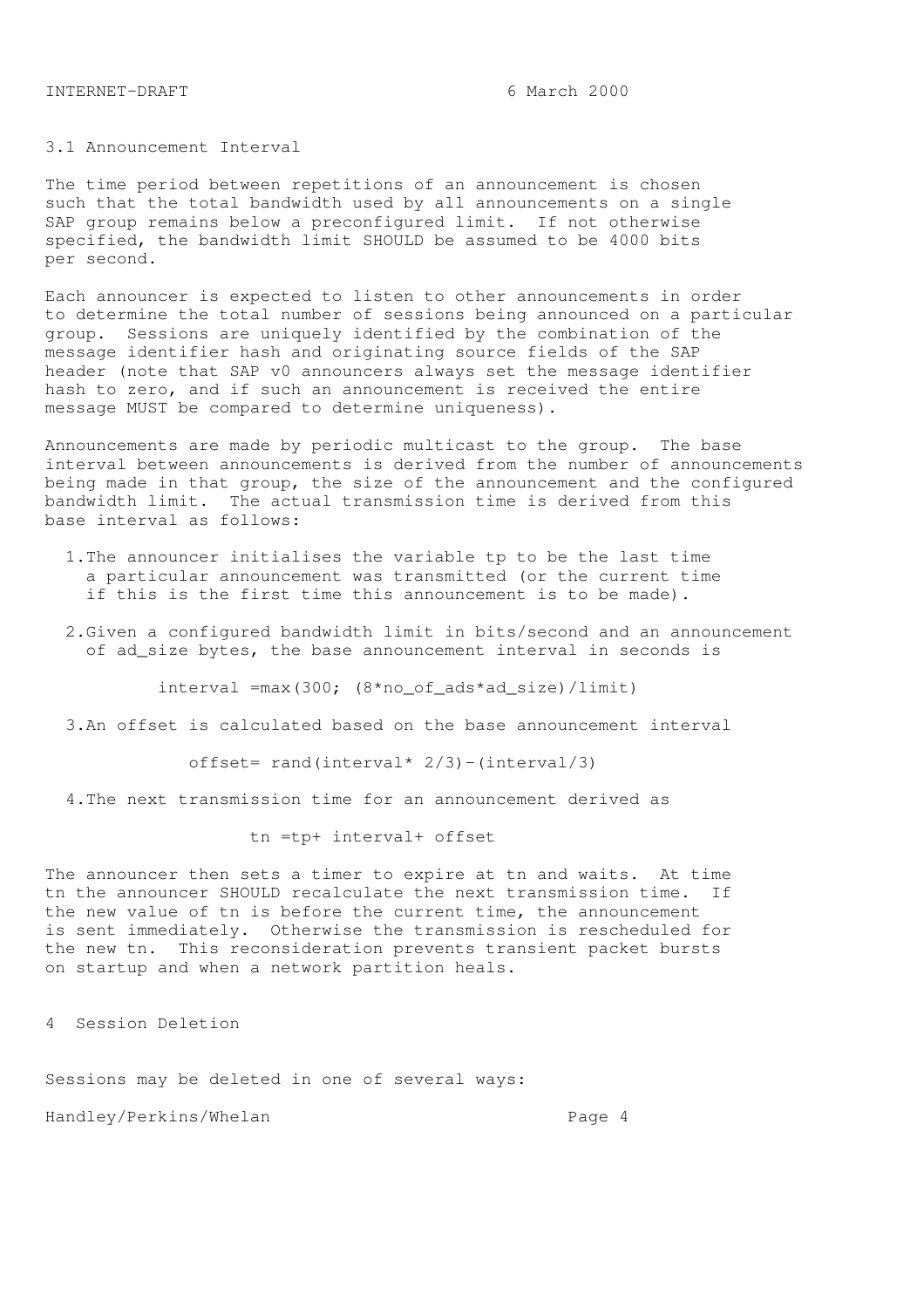- Explicit Timeout The session description payload may contain timestamp information specifying the start- and end-times of the session. If the current time is later than the end-time of the session, then the session SHOULD be deleted from the receiver's session cache.
- Implicit Timeout A session announcement message should be received periodically for each session description in a receiver's session cache. The announcement period can be predicted by the receiver from the set of sessions currently being announced. If a session announcement message has not been received for ten times the announcement period, or one hour, whichever is the greater, then the session is deleted from the receiver's session cache. The one hour minimum is to allow for transient network partitionings.
- Explicit Deletion A session deletion packet is received specifying the session to be deleted. Session deletion packets SHOULD have a valid authentication header, matching that used to authenticate previous announcement packets. If this authentication is missing, the deletion message SHOULD be ignored.

5 Session Modification

A pre-announced session can be modified by simply announcing the modified session description. In this case, the version hash in the SAP header MUST be changed to indicate to receivers that the packet contents should be parsed (or decrypted and parsed if it is encrypted). The session itself, as distinct from the session announcement, is uniquely identified by the payload and not by the message identifier hash in the header.

The same rules apply for session modification as for session deletion:

- o Either the modified announcement must contain an authentication header signed by the same key as the cached session announcement it is modifying, or:
- o The cached session announcement must not contain an authentication header, and the session modification announcement must originate from the same host as the session it is modifying.

If an announcement is received containing an authentication header and the cached announcement did not contain an authentication header, or it contained a different authentication header, then the modified announcement MUST be treated as a new and different announcement, and displayed in addition to the un-authenticated announcement. The same should happen if a modified packet without an authentication header is received from a different source than the original announcement.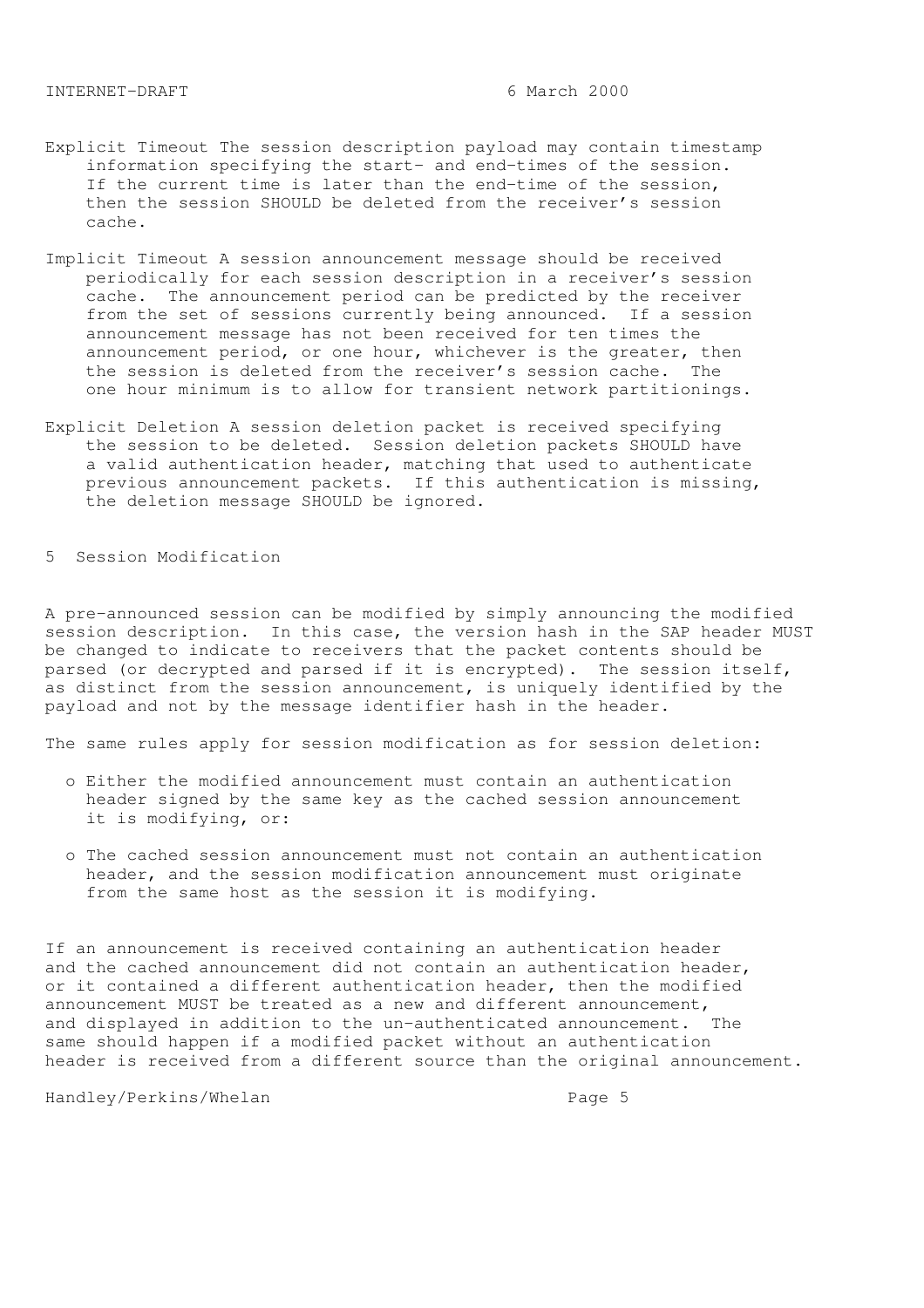0 1 2 3 0 1 2 3 4 5 6 7 8 9 0 1 2 3 4 5 6 7 8 9 0 1 2 3 4 5 6 7 8 9 0 1 +-+-+-+-+-+-+-+-+-+-+-+-+-+-+-+-+-+-+-+-+-+-+-+-+-+-+-+-+-+-+-+-+ | V=1 |A|R|T|E|C| auth len | msg id hash | +-+-+-+-+-+-+-+-+-+-+-+-+-+-+-+-+-+-+-+-+-+-+-+-+-+-+-+-+-+-+-+-+ | | originating source (32 or 128 bits) :  $\mathbf{r} = \mathbf{r} \times \mathbf{r}$  ,  $\mathbf{r} = \mathbf{r} \times \mathbf{r}$  ,  $\mathbf{r} = \mathbf{r} \times \mathbf{r}$  ,  $\mathbf{r} = \mathbf{r} \times \mathbf{r}$  ,  $\mathbf{r} = \mathbf{r} \times \mathbf{r}$  ,  $\mathbf{r} = \mathbf{r} \times \mathbf{r}$  ,  $\mathbf{r} = \mathbf{r} \times \mathbf{r}$  ,  $\mathbf{r} = \mathbf{r} \times \mathbf{r}$  ,  $\mathbf{r} = \mathbf$ +-+-+-+-+-+-+-+-+-+-+-+-+-+-+-+-+-+-+-+-+-+-+-+-+-+-+-+-+-+-+-+-+ | optional authentication data | : .... : \*-\*-\*-\*-\*-\*-\*-\*-\*-\*-\*-\*-\*-\*-\*-\*-\*-\*-\*-\*-\*-\*-\*-\*-\*-\*-\*-\*-\*-\*-\*-\*-\* | optional payload type | + +-+- - - - - - - - - -+  $|0|$ + - - - - - - - - - - - - - - - - - - - - +-+ | | | payload | | +-+-+-+-+-+-+-+-+-+-+-+-+-+-+-+-+-+-+-+-+-+-+-+-+-+-+-+-+-+-+-+-+

Figure 1: Packet format

These rules prevent an announcement having an authentication header added by a malicious user and then being deleted using that header, and it also prevents a denial-of-service attack by someone putting out a spoof announcement which, due to packet loss, reaches some participants before the original announcement. Note that under such circumstances, being able to authenticate the message originator is the only way to discover which session is the correct session.

### 6 Packet Format

SAP data packets have the format described in figure 1.

- V: Version Number. The version number field MUST be set to 1 (SAPv2 announcements which use only SAPv1 features are backwards compatible, those which use new features can be detected by other means, so the SAP version number doesn't need to change).
- A: Address type. If the A bit is 0, the originating source field contains a 32-bit IPv4 address. If the A bit is 1, the originating source contains a 128-bit IPv6 address.
- R: Reserved. SAP announcers MUST set this to 0, SAP listeners MUST ignore the contents of this field.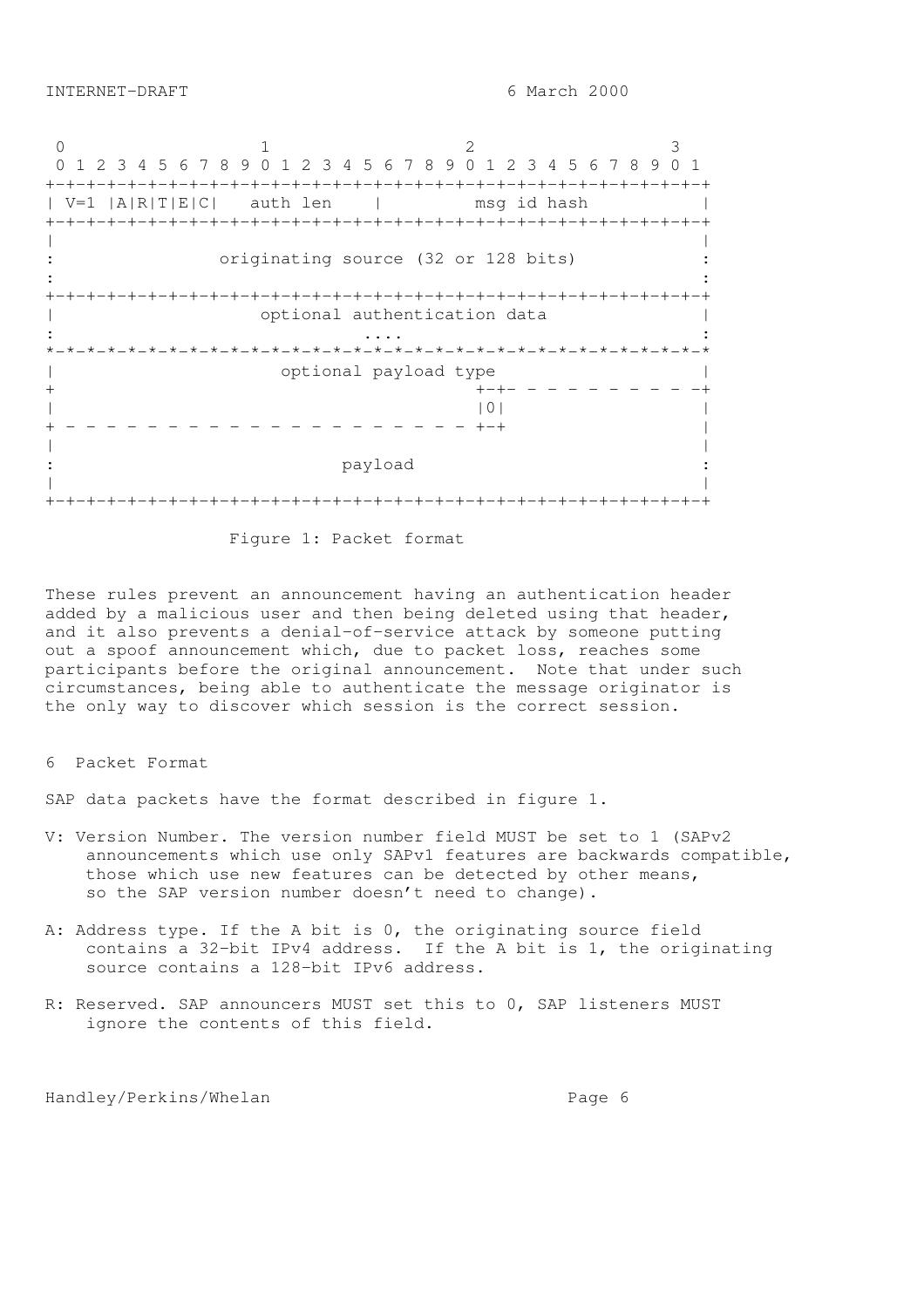- T: Message Type. If the T field is set to 0 this is a session announcement packet, if 1 this is a session deletion packet.
- E: Encryption Bit. If the encryption bit is set to 1, the payload of the SAP packet is encrypted. If this bit is 0 the packet is not encrypted. See section 7 for details of the encryption process.
- C: Compressed bit. If the compressed bit is set to 1, the payload is compressed using the zlib compression algorithm [3]. If the payload is to be compressed and encrypted, the compression MUST be performed first.
- Authentication Length. An 8 bit unsigned quantity giving the number of 32 bit words following the main SAP header that contain authentication data. If it is zero, no authentication header is present.
- Authentication data containing a digital signature of the packet, with length as specified by the authentication length header field. See section 8 for details of the authentication process.
- Message Identifier Hash. A 16 bit quantity that, used in combination with the originating source, provides a globally unique identifier indicating the precise version of this announcement. The choice of value for this field is not specified here, except that it MUST be unique for each session announced by a particular SAP announcer and it MUST be changed if the session description is modified (and a session deletion message SHOULD be sent for the old version of the session).

 Earlier versions of SAP used a value of zero to mean that the hash should be ignored and the payload should always be parsed. This had the unfortunate side-effect that SAP announcers had to study the payload data to determine how many unique sessions were being advertised, making the calculation of the announcement interval more complex that necessary. In order to decouple the session announcement process from the contents of those announcements, SAP announcers SHOULD NOT set the message identifier hash to zero.

 SAP listeners MAY silently discard messages if the message identifier hash is set to zero.

Originating Source. This gives the IP address of the original source of the message. This is an IPv4 address if the A field is set to zero, else it is an IPv6 address. The address is stored in network byte order.

 SAPv0 permitted the originating source to be zero if the message identifier hash was also zero. This practise is no longer legal, and SAP announcers SHOULD NOT set the originating source to zero. SAP listeners MAY silently discard packets with the originating source set to zero.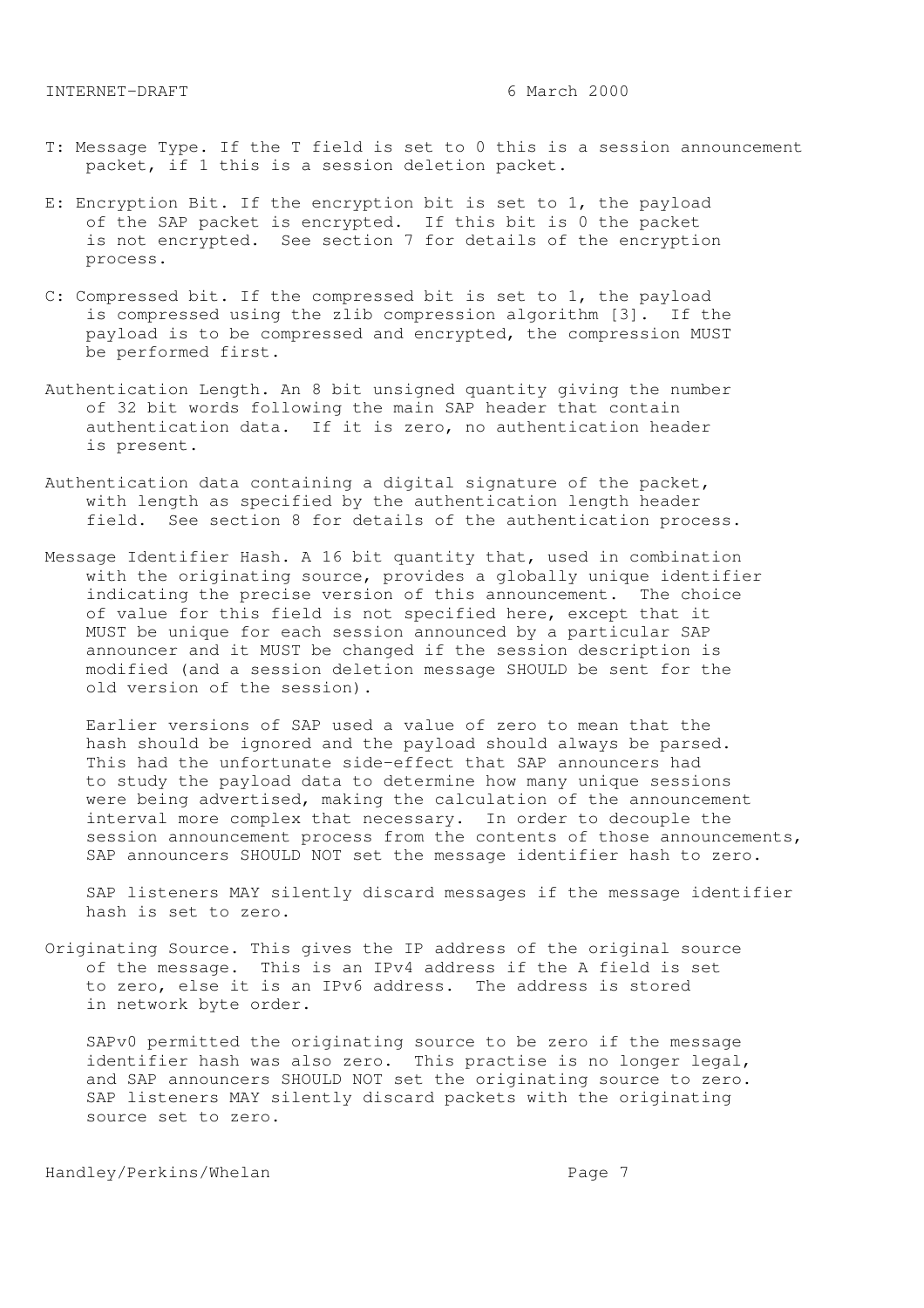INTERNET-DRAFT 6 March 2000

The header is followed by an optional payload type field and the payload data itself. If the E or C bits are set in the header both the payload type and payload are encrypted and/or compressed.

The payload type field is a MIME content type specifier, describing the format of the payload. This is a variable length ASCII text string, followed by a single zero byte (ASCII NUL). The payload type SHOULD be included in all packets. If the payload type is 'application/sdp' both the payload type and its terminating zero byte MAY be omitted, although this is intended for backwards compatibility with SAP v1 listeners only.

The absence of a payload type field may be noted since the payload section of such a packet will start with an SDP  $v=0'$  field, which is not a legal MIME content type specifier.

All implementations MUST support payloads of type 'application/sdp' [4]. Other formats MAY be supported although since there is no negotiation in SAP an announcer which chooses to use a session description format other than SDP cannot know that the listeners are able to understand the announcement. A proliferation of payload types in announcements has the potential to lead to severe interoperability problems, and for this reason, the use of non-SDP payloads is NOT RECOMMENDED.

If the packet is an announcement packet, the payload contains a session description.

If the packet is a session deletion packet, the payload contains a session deletion message. If the payload format is 'application/sdp' the deletion message is a single SDP line consisting of the origin field of the announcement to be deleted.

It is desirable for the payload to be sufficiently small that SAP packets do not get fragmented by the underlying network. Fragmentation has a loss multiplier effect, which is known to significantly affect the reliability of announcements. It is RECOMMENDED that SAP packets are smaller than 1kByte in length, although if it is known that announcements will use a network with a smaller MTU than this, then that SHOULD be used as the maximum recommended packet size.

# 7 Encrypted Announcements

An announcement is received by all listeners in the scope to which it is sent. If an announcement is encrypted, and many of the receivers do not have the encryption key, there is a considerable waste of bandwidth since those receivers cannot use the announcement they have received. For this reason, the use of encrypted SAP announcements is NOT RECOMMENDED on the global scope SAP group or on administrative scope groups which may have many receivers which cannot decrypt those announcements.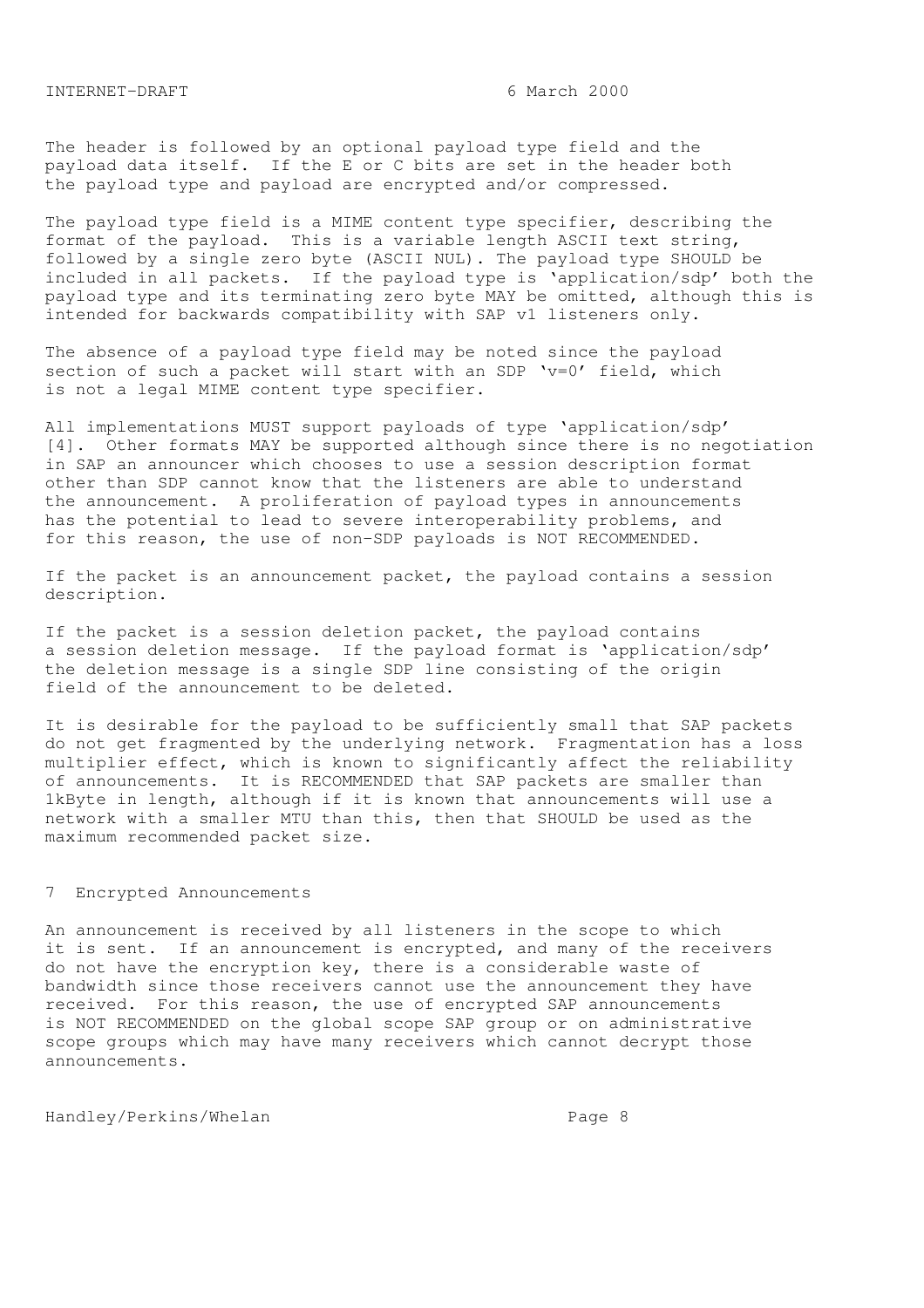The opinion of the authors is that encrypted SAP is useful in special cases only, and that the vast majority of scenarios where encrypted SAP has been proposed may be better served by distributing session details using another mechanism. There are, however, certain scenarios where encrypted announcements may be useful. For this reason, the encryption bit is included in the SAP header to allow experimentation with encrypted announcements.

This memo does not specify details of the encryption algorithm to be used or the means by which keys are generated and distributed. An additional specification should define these, if it is desired to use encrypted SAP.

Note that if an encrypted announcement is being announced via a proxy, then there may be no way for the proxy to discover that the announcement has been superseded, and so it may continue to relay the old announcement in addition to the new announcement. SAP provides no mechanism to chain modified encrypted announcements, so it is advisable to announce the unmodified session as deleted for a short time after the modification has occurred. This does not guarantee that all proxies have deleted the session, and so receivers of encrypted sessions should be prepared to discard old versions of session announcements that they may receive. In most cases however, the only stateful proxy will be local to (and known to) the sender, and an additional (local-area) protocol involving a handshake for such session modifications can be used to avoid this problem.

Session announcements that are encrypted with a symmetric algorithm may allow a degree of privacy in the announcement of a session, but it should be recognised that a user in possession of such a key can pass it on to other users who should not be in possession of such a key. Thus announcements to such a group of key holders cannot be assumed to have come from an authorised key holder unless there is an appropriate authentication header signed by an authorised key holder. In addition the recipients of such encrypted announcements cannot be assumed to only be authorised key holders. Such encrypted announcements do not provide any real security unless all of the authorised key holders are trusted to maintain security of such session directory keys. This property is shared by the multicast session tools themselves, where it is possible for an un-trustworthy member of the session to pass on encryption keys to un-authorised users. However it is likely that keys used for the session tools will be more short lived than those used for session directories.

Similar considerations should apply when session announcements are encrypted with an asymmetric algorithm, but then it is possible to restrict the possessor(s) of the private key, so that announcements to a key-holder group can not be made, even if one of the untrusted members of the group proves to be un-trustworthy.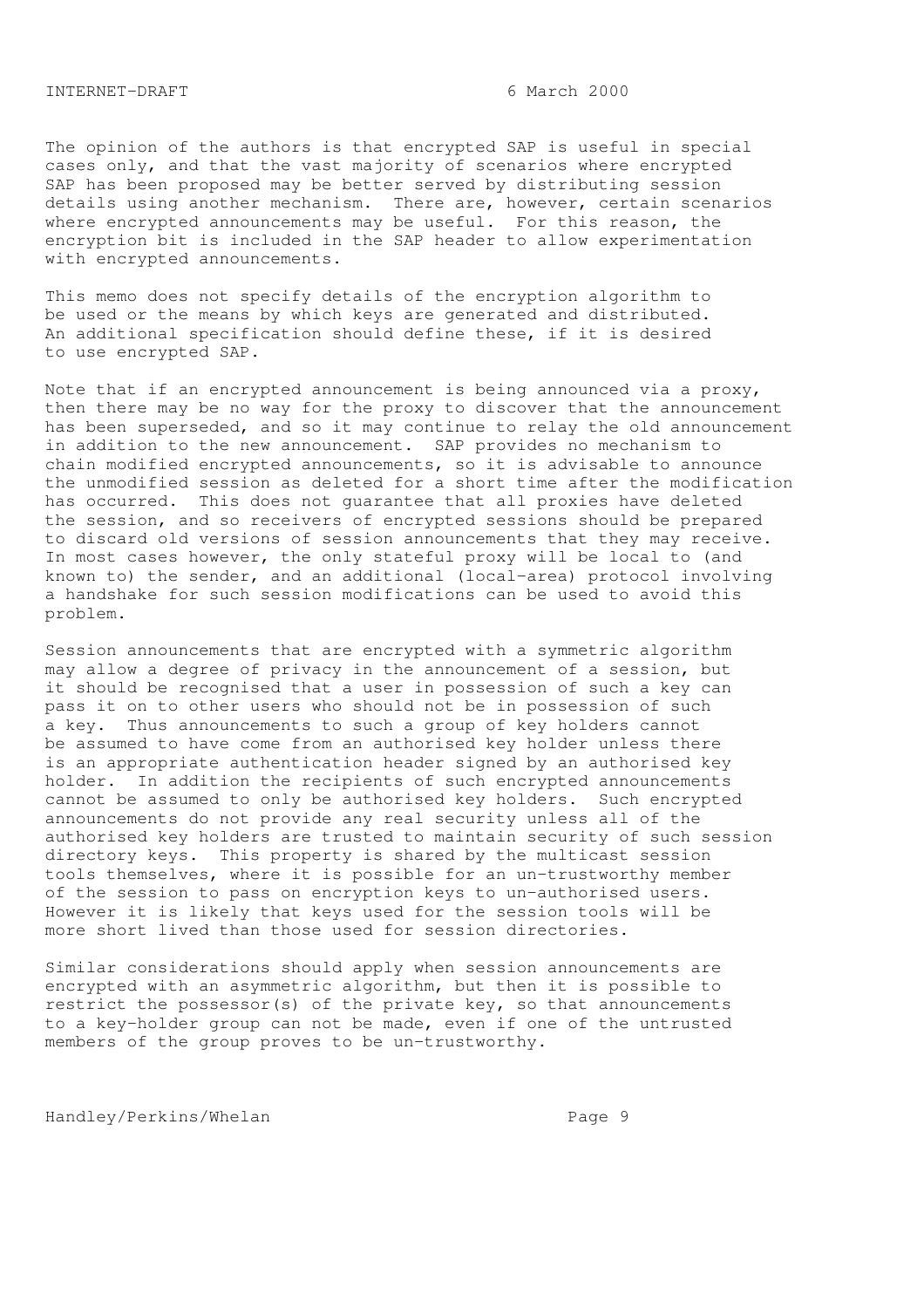1 2 3 0 1 2 3 4 5 6 7 8 9 0 1 2 3 4 5 6 7 8 9 0 1 2 3 4 5 6 7 8 9 0 1 +-+-+-+-+-+-+-+-+-+-+-+-+-+-+-+-+-+-+-+-+-+-+-+-+-+-+-+-+-+-+-+-+ | V=1 |P| Auth | | +-+-+-+-+-+-+-+-+ | Format specific authentication subheader | : .................. : +-+-+-+-+-+-+-+-+-+-+-+-+-+-+-+-+-+-+-+-+-+-+-+-+-+-+-+-+-+-+-+-+

Figure 2: Format of the authentication data in the SAP header

# 8 Authenticated Announcements

The authentication header can be used for two purposes:

- o Verification that changes to a session description or deletion of a session are permitted.
- o Authentication of the identity of the session creator.

In some circumstances only verification is possible because a certificate signed by a mutually trusted person or authority is not available. However, under such circumstances, the session originator may still be authenticated to be the same as the session originator of previous sessions claiming to be from the same person. This may or may not be sufficient depending on the purpose of the session and the people involved.

Clearly the key used for the authentication should not be trusted to belong to the session originator unless it has been separately authenticated by some other means, such as being certified by a trusted third party. Such certificates are not normally included in an SAP header because they take more space than can normally be afforded in an SAP packet, and such verification must therefore take place by some other mechanism. However, as certified public keys are normally locally cached, authentication of a particular key only has to take place once, rather than every time the session directory retransmits the announcement.

SAP is not tied to any single authentication mechanism. Authentication data in the header is self-describing, but the precise format depends on the authentication mechanism in use. The generic format of the authentication data is given in figure 2. The structure of the format specific authentication subheader, using both the PGP and the CMS formats, is discussed in sections 8.1 and 8.2 respectively. Additional formats may be added in future.

Version Number, V: The version number of the authentication format specified by this memo is 1.

Handley/Perkins/Whelan extended to the Page 10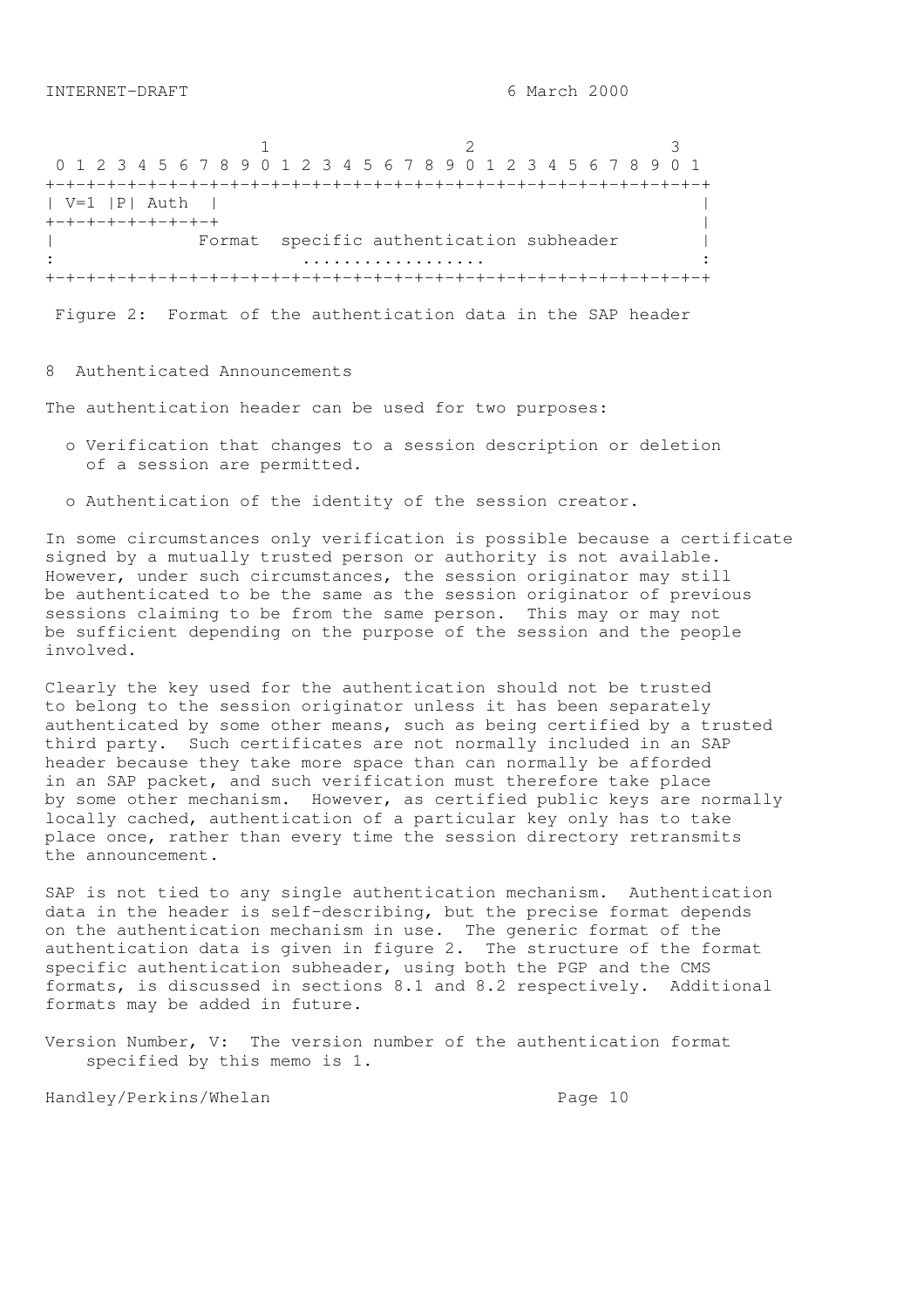- Padding Bit, P: If necessary the authentication data is padded to be a multiple of 32 bits and the padding bit is set. In this case the last byte of the authentication data contains the number of padding bytes (including the last byte) that must be discarded.
- Authentication Type, Auth: The authentication type is a 4 bit encoded field that denotes the authentication infrastructure the sender expects the recipients to use to check the authenticity and integrity of the information. This defines the format of the authentication subheader and can take the values:  $0 = PGP$  format,  $1 = CMS$ format. All other values are undefined and SHOULD be ignored.

If a SAP packet is to be compressed or encrypted, this MUST be done before the authentication is added.

The digital signature in the authentication data MUST be calculated over the entire packet, including the header. The authentication length MUST be set to zero and the authentication data excluded when calculating the digital signature.

It is to be expected that sessions may be announced by a number of different mechanisms, not only SAP. For example, a session description may placed on a web page, sent by email or conveyed in a session initiation protocol. To ease interoperability with these other mechanisms, application level security is employed, rather than using IPsec authentication headers.

# 8.1 PGP Authentication

A full description of the PGP protocol can be found in [2]. When using PGP for SAP authentication the basic format specific authentication subheader comprises a digital signature packet as described in [2]. The signature type MUST be 0x01 which means the signature is that of a canonical text document.

#### 8.2 CMS Authentication

A full description of the Cryptographic Message Syntax can be found in [6]. The format specific authentication subheader will, in the CMS case, have an ASN.1 ContentInfo type with the ContentType being signedData.

Use is made of the option available in PKCS#7 to leave the content itself blank as the content which is signed is already present in the packet. Inclusion of it within the SignedData type would duplicate this data and increase the packet length unnecessarily. In addition this allows recipients with either no interest in the authentication,

Handley/Perkins/Whelan extended the Page 11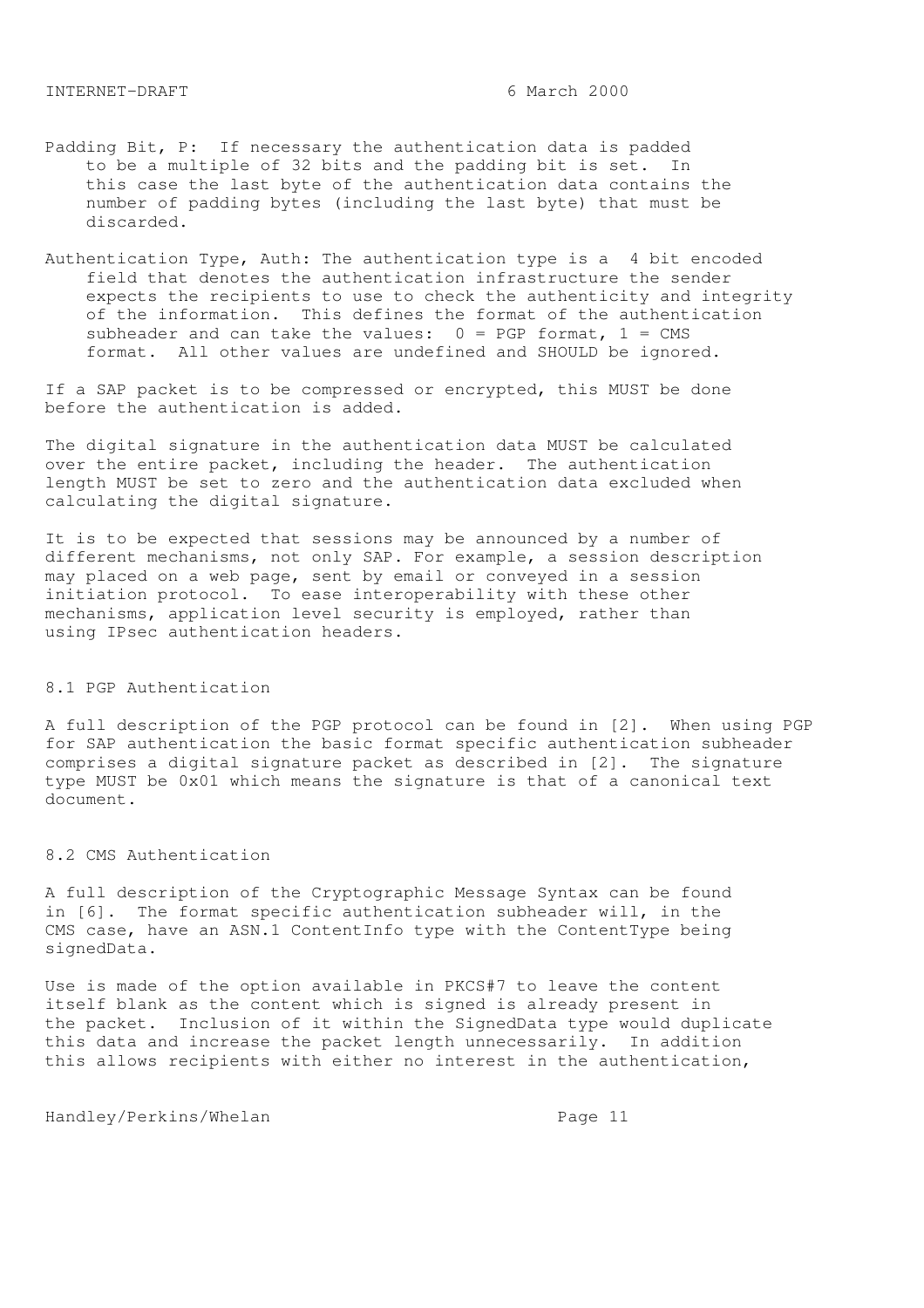or with no mechanism for checking it, to more easily skip the authentication information.

There SHOULD be only one signerInfo and related fields corresponding to the originator of the SAP announcement. The signingTime SHOULD be present as a signedAttribute. However, due to the strict size limitations on the size of SAP packets, certificates and CRLs SHOULD NOT be included in the signedData structure. It is expected that users of the protocol will have other methods for certificate and CRL distribution.

9 Scalability and caching

SAP is intended to announce the existence of long-lived wide-area multicast sessions. It is not an especially timely protocol: sessions are announced by periodic multicast with a repeat rate on the order of tens of minutes, and no enhanced reliability over UDP. This leads to a long startup delay before a complete set of announcements is heard by a listener. This delay is clearly undesirable for interactive browsing of announced sessions.

In order to reduce the delays inherent in SAP, it is recommended that proxy caches are deployed. A SAP proxy cache is expected to listen to all SAP groups in its scope, and to maintain an up-to-date list of all announced sessions along with the time each announcement was last received. When a new SAP listeners starts, it should contact its local proxy to download this information, which is then sufficient for it to process future announcements directly, as if it has been continually listening.

The protocol by which a SAP listener contacts its local proxy cache is not specified here.

10 Security Considerations

SAP contains mechanisms for ensuring integrity of session announcements, for authenticating the origin of an announcement and for encrypting such announcements (sections 7 and 8).

As stated in section 5, if a session modification announcement is received that contains a valid authentication header, but which is not signed by the original creator of the session, then the session must be treated as a new session in addition to the original session with the same SDP origin information unless the originator of one of the session descriptions can be authenticated using a certificate signed by a trusted third party. If this were not done, there would be a possible denial of service attack whereby a party listens for new announcements, strips off the original authentication header,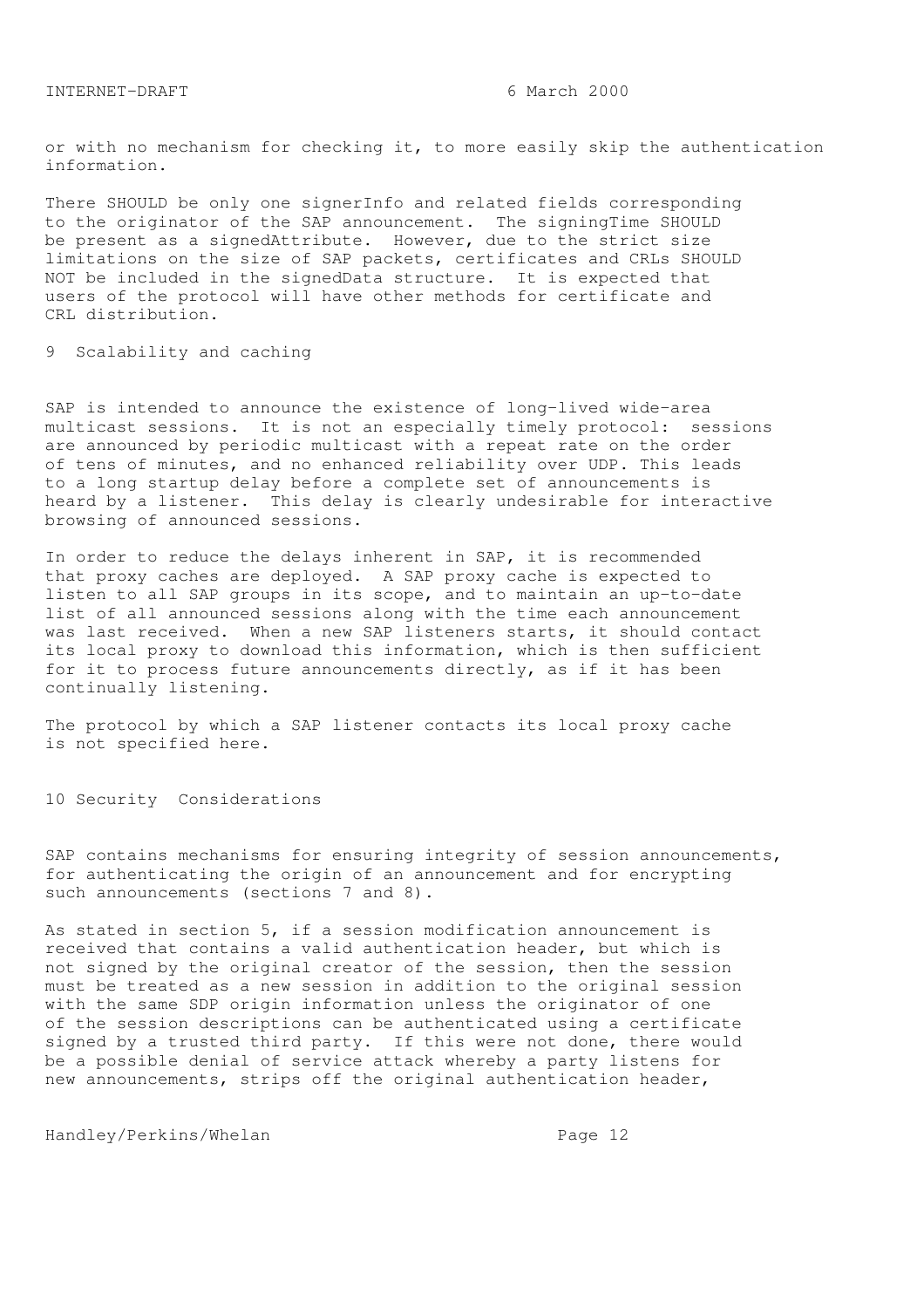modifies the session description, adds a new authentication header and re-announces the session. If a rule was imposed that such spoof announcements were ignored, then if packet loss or late starting of a session directory instance caused the original announcement to fail to arrive at a site, but the spoof announcement did so, this would then prevent the original announcement from being accepted at that site.

A similar denial-of-service attack is possible if a session announcement receiver relies completely on the originating source and hash fields to indicate change, and fails to parse the remainder of announcements for which it has seen the origin/hash combination before.

A denial of service attack is possible from a malicious site close to a legitimate site which is making a session announcement. This can happen if the malicious site floods the legitimate site with huge numbers of (illegal) low TTL announcements describing high TTL sessions. This may reduce the session announcement rate of the legitimate announcement to below a tenth of the rate expected at remote sites and therefore cause the session to time out. Such an attack is likely to be easily detectable, and we do not provide any mechanism here to prevent it.

A Summary of differences between SAPv0 and SAPv1

For this purpose SAPv0 is defined as the protocol in use by version 2.2 of the session directory tool, sdr. SAPv1 is the protocol described in the 19 November 1996 version of this memo (draft-ietf-mmusic-sap-00.txt). The packet headers of SAP messages are the same in V0 and V1 in that a V1 tool can parse a V0 announcement header but not vice-versa. In SAPv0, the fields have the following values:

- o Version Number: 0
- o Message Type: 0 (Announcement)
- o Authentication Type: 0 (No Authentication)
- o Encryption Bit: 0 (No Encryption)
- o Compression Bit: 0 (No compression)
- o Message Id Hash: 0 (No Hash Specified)
- o Originating Source: 0 (No source specified, announcement has not been relayed)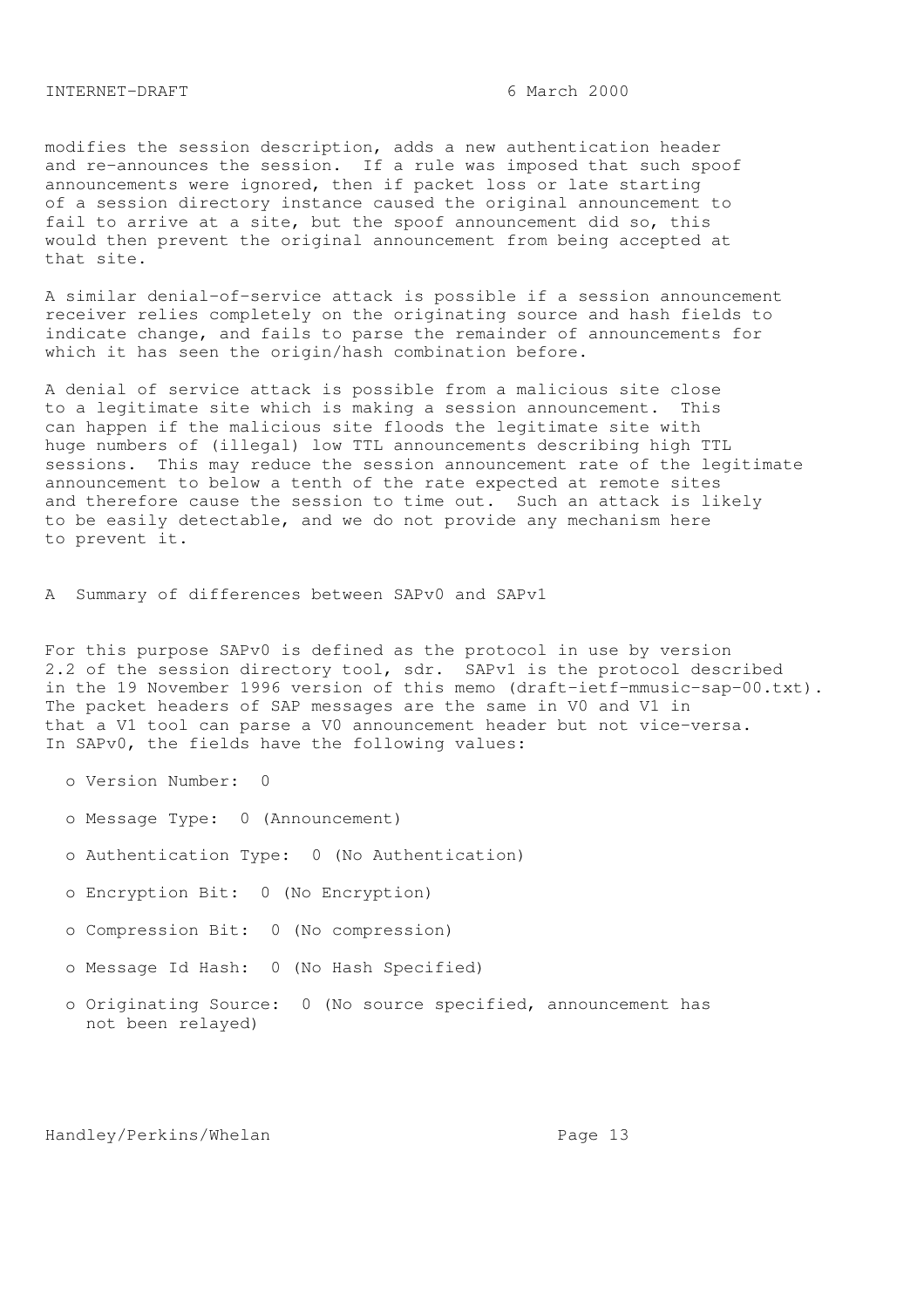B Summary of differences between SAPv1 and SAPv2

The packet headers of SAP messages are the same in V1 and V2 in that a V2 tool can parse a V1 announcement header but not necessarily vice-versa.

- o The A bit has been added to the SAP header, replacing one of the bits of the SAPv1 message type field. If set to zero the announcement is of an IPv4 session, and the packet is backwards compatible with SAPv1. If set to one the announcement is of an IPv6 session, and SAPv1 listeners (which do not support IPv6) will see this as an illegal message type (MT) field.
- o The second bit of the message type field in SAPv1 has been replaced by a reserved, must-be-zero, bit. This bit was unused in SAPv1, so this change just codifies existing usage.
- o SAPv1 specified encryption of the payload. SAPv2 includes the E bit in the SAP header to indicate that the payload is encrypted, but does not specify any details of the encryption.
- o SAPv1 allowed the message identifier hash and originating source fields to be set to zero, for backwards compatibility. This is no longer legal.
- o SAPv1 specified gzip compression. SAPv2 uses zlib (the only known implementation of SAP compression used zlib, and gzip compression was a mistake).
- o SAPv2 provides a more complete specification for authentication.
- o SAPv2 allows for non-SDP payloads to be transported. SAPv1 required that the payload was SDP.
- o SAPv1 included a timeout field for encrypted announcement, SAPv2 does not (and relies of explicit deletion messages or implicit timeouts).
- C Acknowledgments

SAP and SDP were originally based on the protocol used by the sd session directory from Van Jacobson at LBNL. Version 1 of SAP was designed by Mark Handley as part of the European Commission MICE (Esprit 7602) and MERCI (Telematics 1007) projects. Version 2 includes authentication features developed by Edmund Whelan, Goli Montasser-Kohsari and Peter Kirstein as part of the European Commission ICE-TEL project (Telematics 1005), and support for IPv6 developed by Maryann P. Maher and Colin Perkins.

Handley/Perkins/Whelan extended to the Page 14